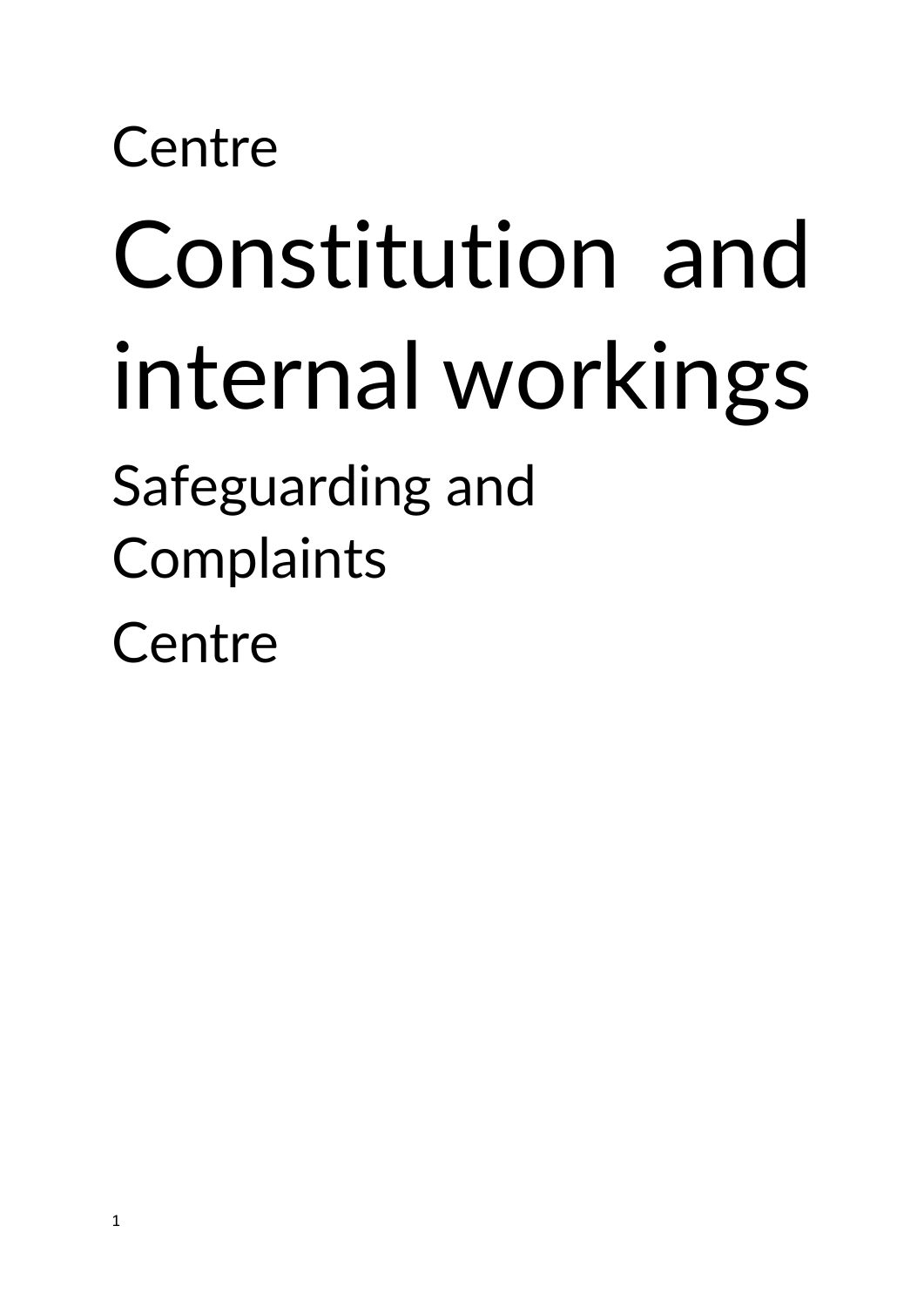**Date these procedures came into effect:** 31/12/2021

**Date these procedures must be updated by:** 01/01/2023

**Written by:** Torrin Wilkins.

**This document sets out:** The minor issues procedure for Centre, what to do if you have a minor issue, what will happen if someone has raised a minor issue about you and how these are dealt with.

**Who is covered by this policy?** This policy is applicable to all members of Centre. This includes the: Administration, Spokespeople, Regional/State Chairs, exmembers of centre and members of Centre Students. You can also raise a minor issue as a member of the public. You can either raise a minor issue about an incident that has happened to you or someone else.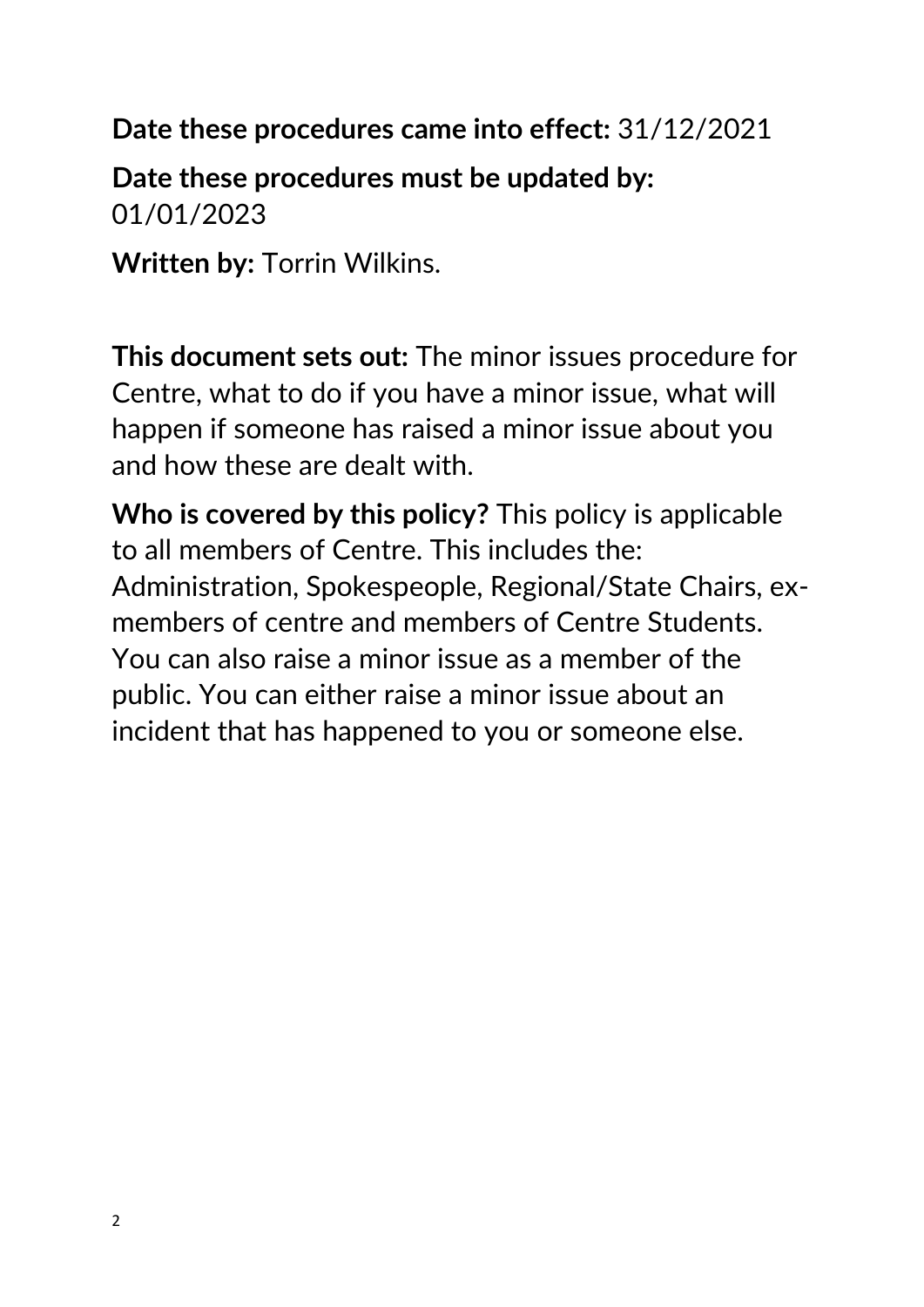## **People mentioned in the procedure.**

See our full safeguarding, complaints and pastoral care team: [https://centrethinktank.co.uk/safeguarding](https://centrethinktank.co.uk/safeguarding-complaints-and-pastoral-careteam/)[complaints-and-pastoral-careteam/](https://centrethinktank.co.uk/safeguarding-complaints-and-pastoral-careteam/)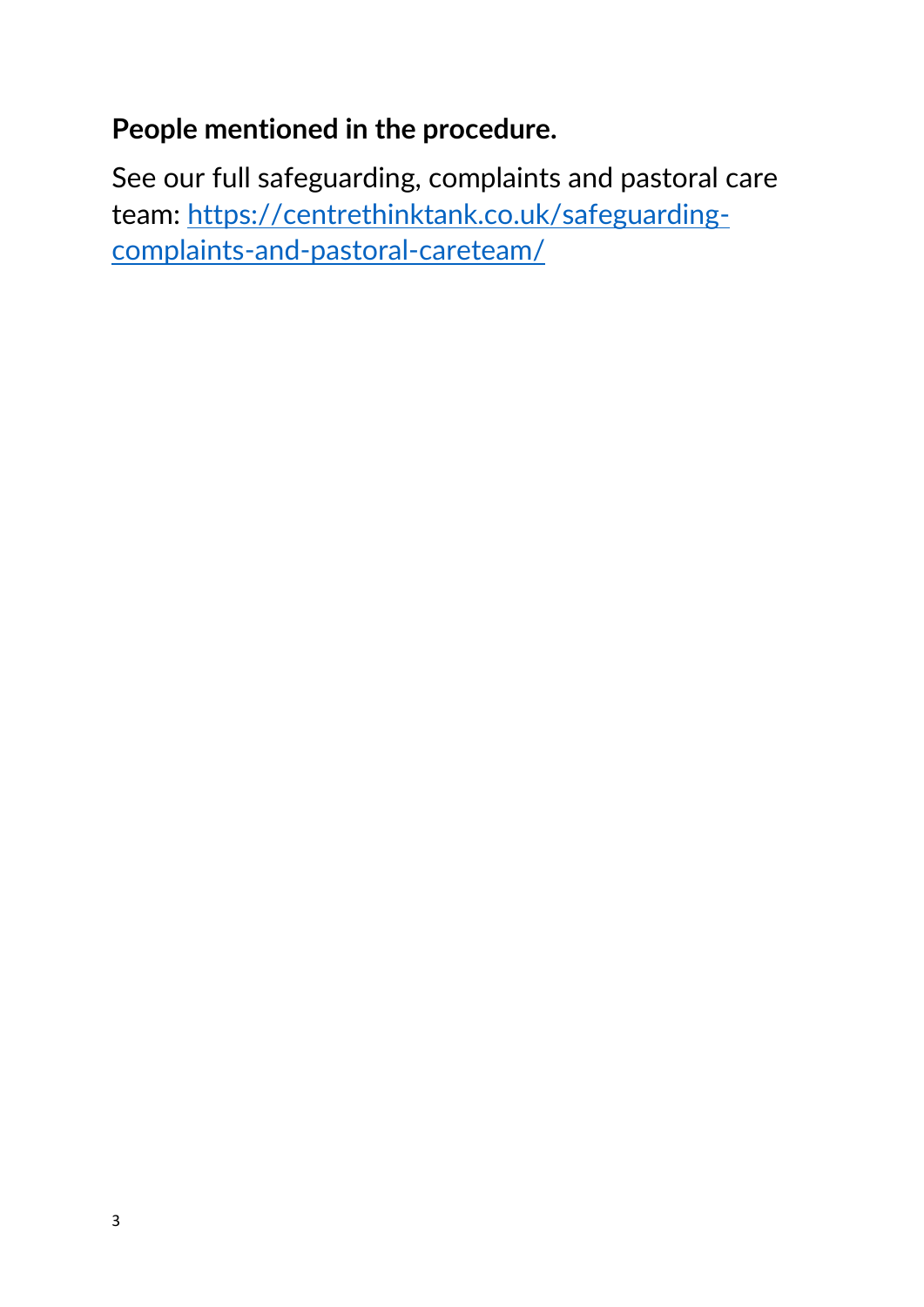**What counts as a minor issue?** Investigations are for issues that don't break the code of conduct or safeguarding measures. If there is any doubt it should be reported as a complaint.

**Who to tell?** We have a team within Centre that deals with investigating minor issues, either of which you can tell. This can either be our Head of Complaints or our Deputy Head of Complaints. However, the Deputy Head should only be used if there is a conflict of interest with Head. You can tell either person and both have previously undergone Disclosure and Barring Service checks (DBS). Our complaints team is independent of Centre, and it includes our Head of Complaints and the Deputy Head of Complaints. These members are not allowed to have a position anywhere else within Centre to maintain their independence.

**Methods to report a minor issue.** Issues should be reported through the minor issues form on our website in the complaints and safeguarding hub. This from can include your name, email address so you can be kept up to date with the process, whether you are a member of Centre, whether the issue is about you or someone else, whether you would like to remain anonymous, whether you have done anything to try to resolve the issue, an explanation of the minor issue, URL of the post if it is a social media post, any additional evidence you want to send us, the name of the person or people you would like to raise the minor issue about, how old they are, whether they are a member of Centre, what region they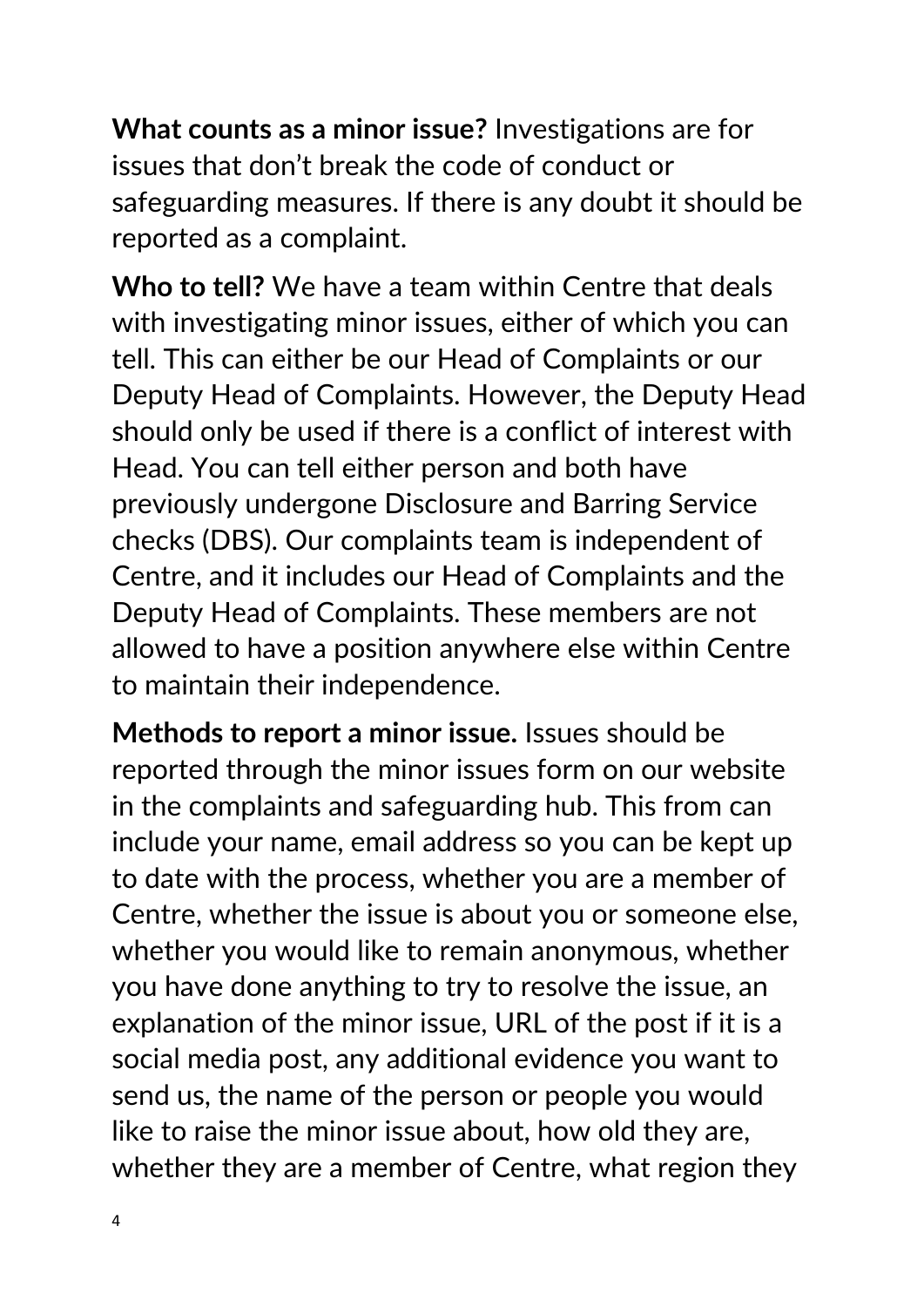live in, what position they live in, what you would like to see from the minor issue being raised, whether it is a joint report, who is making the report with you, if it is an appeal and whether you agree with the privacy policy.

Any communications about the minor issue should then take place only through the contact details provided by the person raising the minor issue and the email for the member of the complaints team dealing with your case. To raise a joint minor issue, both people must mention the other person raising the minor issue alongside them in their report.

The first email you will receive from our complaints team will simply acknowledge that we have received your report of a minor issue. If a member of our complaints team does not get back to you within a few days to acknowledge they have received your minor issue, you can contact them by email. Our Head of Complaints, George, is at Centresafeguarding@gmail.com and our Deputy Head of Complaints, can be emailed at [CentreDeputysafeguarding@gmail.com.](mailto:CentreDeputysafeguarding@gmail.com)

At both the beginning and the end of the minor issues process the Head or Deputy Head of Complaints, depending on who is managing the case, should send a small report to the Director stating the random number given to the minor issue. At the start it should simply say the rough nature of the minor issue without any names or anything that could be used to identify the individual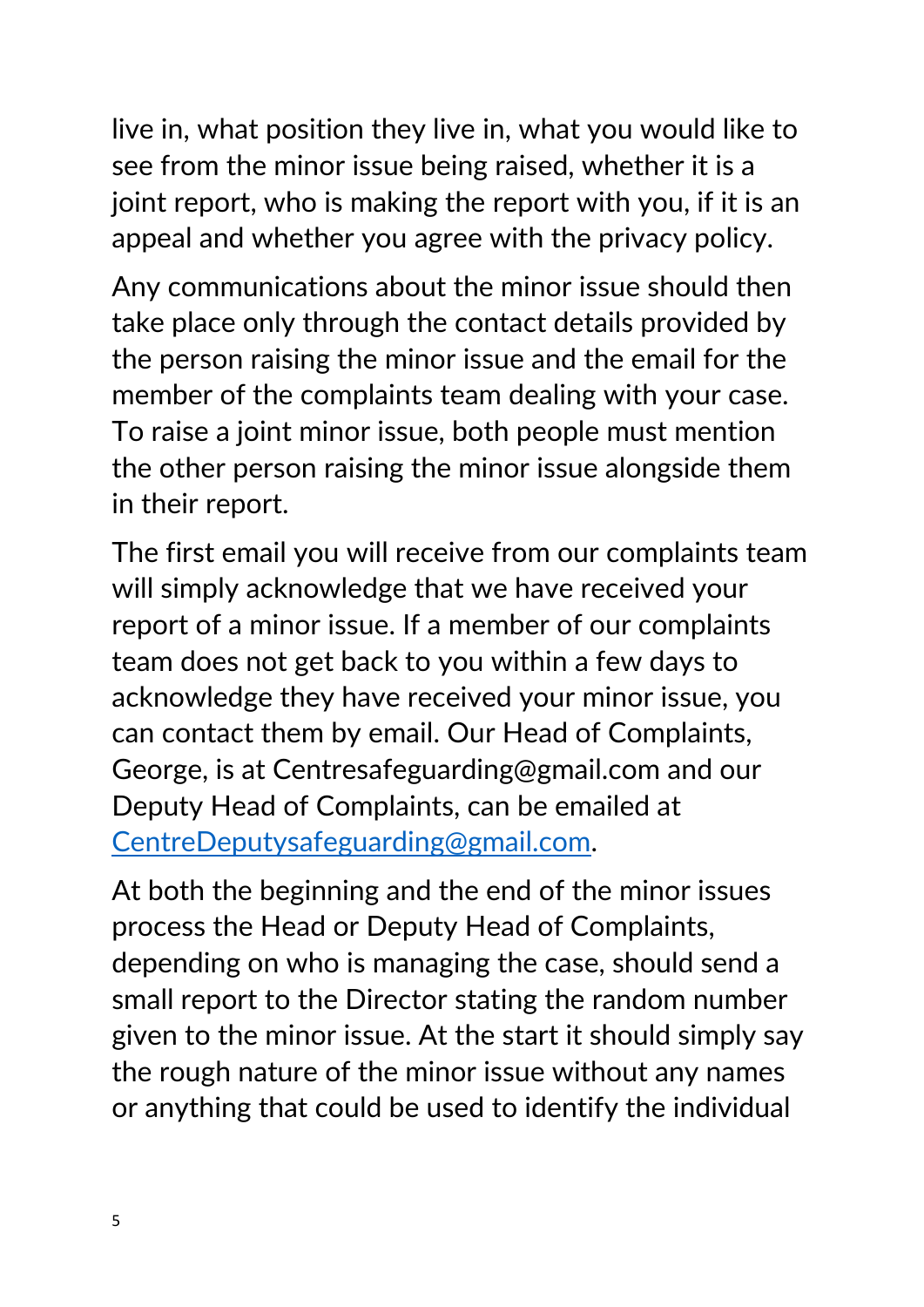involved. At the end of the process, they will simply need to be told what action needs to be taken.

If the Head or Deputy Head of Complaints leaves within this process the next person to hold that position will take over investigating the case. Once they are in the position, they will then have three months in which to investigate the case.

If you lose your email address during this process, then you should contact the head of complaints with your minor issue number to change future emails to that address with your case number.

**Anonymity.** You should not mention the details of the people or person that the minor issue has been raised about publicly or to members of our team. However, you are free to discuss details of the case if identifying details about the person you have raised a minor issue against are not included. This lasts for three months after submitting a case to us unless the person the minor issue was raised against has left Centre or if the police are contacted in which case it lasts up until their investigations has concluded. This does not stop you from discussing details with the police, social services or councillors for issues such as mental health.

**Where this information goes.** Once the information is received by us, we will act as quickly as possible to respond to it. These procedures are enacted by our Head or Deputy Head of Complaints. Depending on who the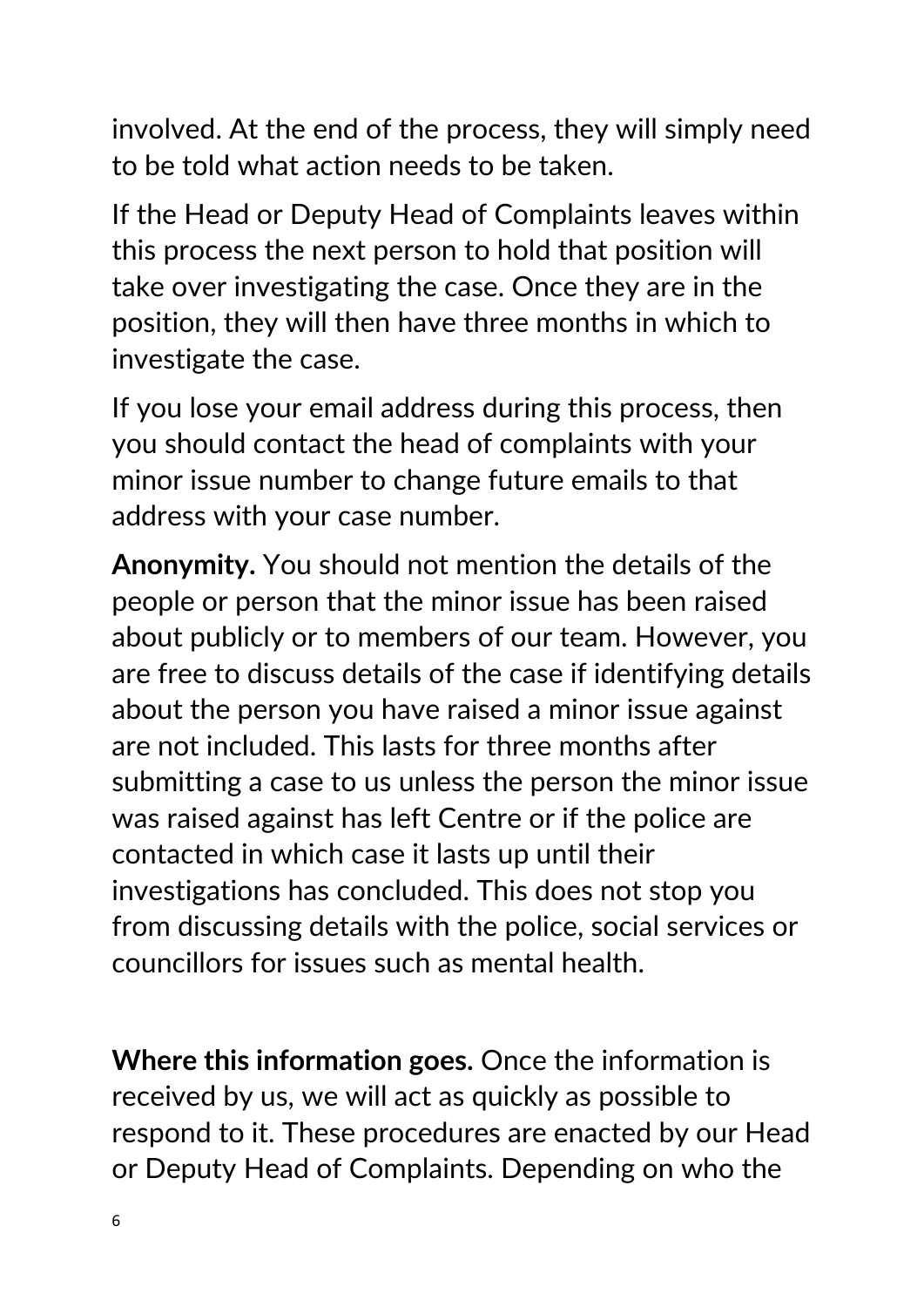minor issue goes to, only the person you send the minor issue to will see who has made the complaint. The information will be anonymised by them to ensure no one else dealing with the complaint knows who the person raising the minor issue is. The only case in which the information will be shared is if the information needs to be shared with the authorities, the police or anonymous information with our complaints committee. Once an investigation has taken place with any further reports of minor issues or complaints if necessary, anonymous records will be kept so we can ensure our procedures learn from incidents in the future.

**Dealing with minor issues.** When a report of a minor issue is received by the Head or Deputy Head of Complaints, they have 3 days in which to acknowledge the report and the issue must be resolved within three months of the report being made excluding any appeals. They must also keep the person who made the report up to date with its progress.

**Pastoral support.** Members of Centre or those outside of Centre may also get support from the Pastoral Care Officer during the process or more broadly during their time in Centre if they wish. This may necessary if the person is under 18 or a vulnerable adult. This can include when submitting an issue, throughout the process and after the process is complete if requested.

**Initially responding to the minor issue.** The Head or Deputy Head of Complaints should send an email to the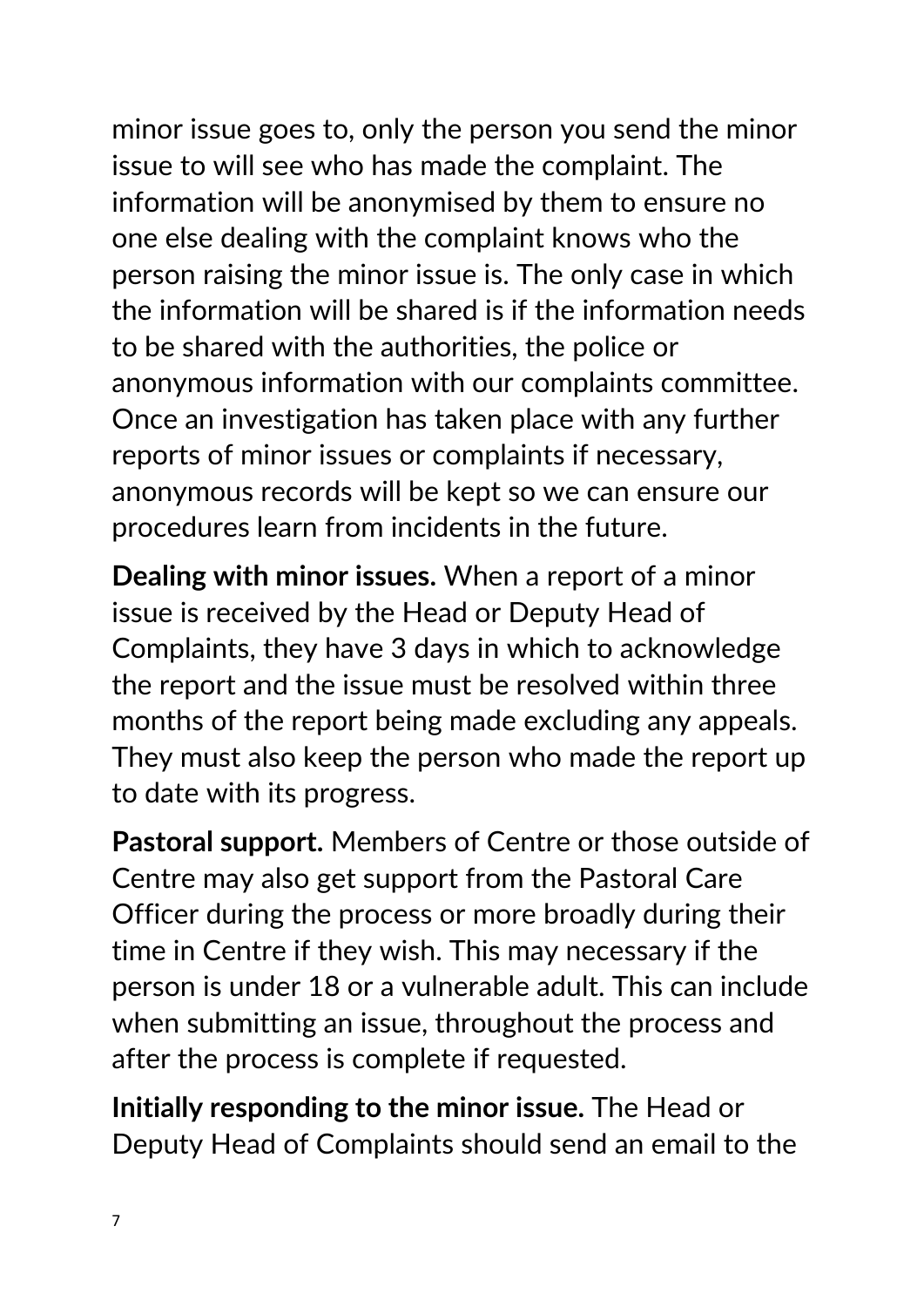person who reported the minor issue within 3 days to acknowledge the report has been received. The Head or Deputy Head of Complaints should request a copy of the latest membership data from the Director, the Deputy Director or the Membership officer to do this. This can be used to email the person that the minor issue has been raised against to tell them that there has been a minor issue raised regarding them.

**Anonymising the report.** The Head or Deputy Head of Complaints first ensures that the information of the person making the report is anonymised. This will involve any details that may be used to identify the person such as their name, gender and age being anonymised so any details that go before the Complaints Committee will be purely about the issue itself. To do this, each case will be assigned a number using Excel and the people within the case will only be referred to as person A, person B, person C and so on. The random number will be used for every email sent by the Head or Deputy Head of complaints during the process.

**Complaints by or against former members.** If the person raising the minor issue, or the person the minor issue is about, leaves Centre then the minor issue will still go through the system. This is to ensure we do not allow people into Centre that could harm our members and members who have broken the rules are not allowed to remain within Centre. However, this means there will be no emails sent during the minor issues process to former members if the minor issue is raised about them.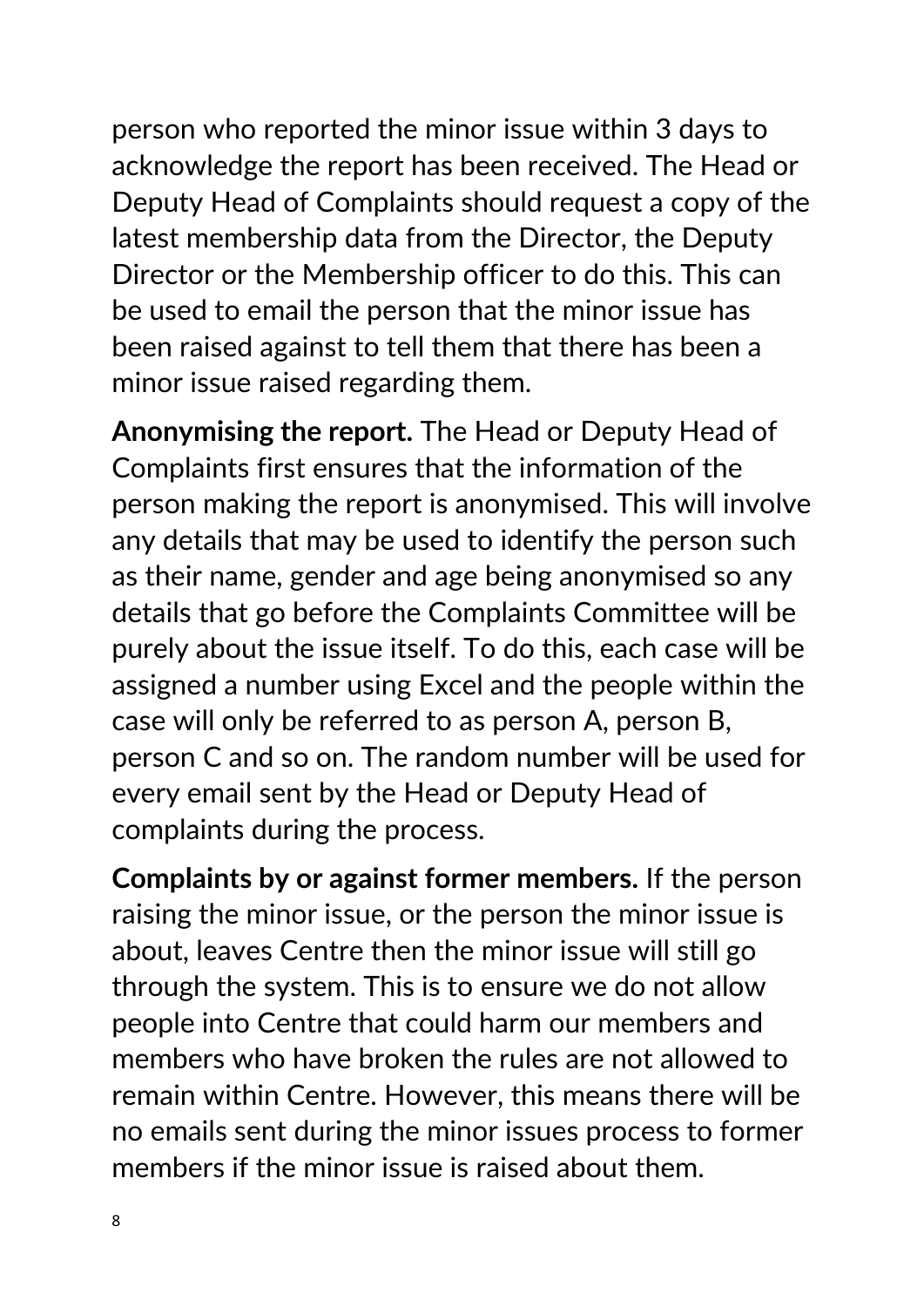**Investigating the minor issue.** The Head or Deputy Head of Complaints then compiles any evidence on the minor issue. This includes a description of the reported issue and any evidence supporting the report. It can also involve emailing questions to the person who filed the report and those involved in any potential issue.

The Head or Deputy Head of Complaints should then email both the person who submitted the minor issue and the person the minor issue was raised about to inform them that the investigation has begun. Once the investigation is completed, both the person who raised the minor issue and the person the minor issue was raised should then be emailed again to inform them.

**Clear minor issues.** If there is a clear decision on the subject, then the issue can either be referred as a complaint or appropriate measures or repercussions can be put in place.

**Unclear minor issues.** The issue may be unclear in which case it goes to the Complaints Committee. This committee is made up of Mathew Hulbert, Ashley Routh and Louise Jenifer. This allows the person the report has been made by to appear in front of the committee along with the person who raised the minor issue, who can write down what happened or the issue anonymously which will be alongside any evidence gathered by the Head or Deputy Head of Complaints. Appearances are held remotely is unless a physical meeting is needed and meetings will be recorded. There will then be a secret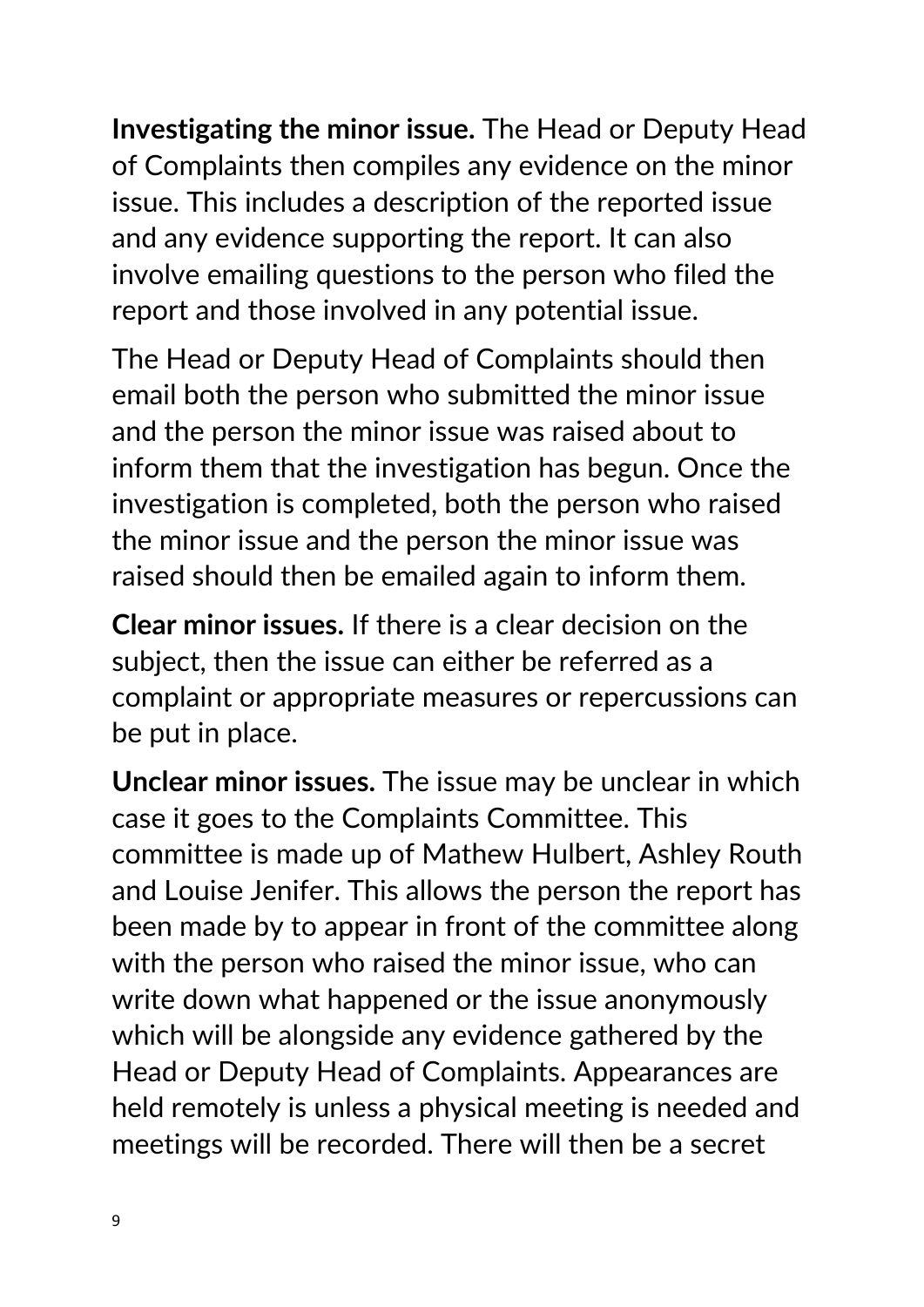vote which will look at whether there was an issue based on the balance of probabilities (whether it is more than likely the minor issue raised is true). They also consider any previous complaints or minor issues in the past four years to make their decision. Once this has taken place, any appropriate actions or repercussions will be put in place. If the issue is found to be serious then it may then be reported as a possible safeguarding or code of conduct breach.

**Once an outcome has been decided.** The Head and Deputy Head of Complaints will email both the person who submitted the minor issue and the person the minor issue has been raised about explaining the outcome of the case and what the next steps are. If this involves the issue being serious enough that it needs to go through the complaint's procedure, the issue should be moved onto the complaints procedure.

**Breaches of the law.** When a breach of the law is believed to be involved, then the issue will be reported to the police by the Head of Complaints. If this happens Centre will wait until the police investigation has been completed. If this takes more than 6 months, then we will follow up with the police to check when an internal investigation can take place.

**Appeals process.** If either the person who raised the minor issue or the person who the minor issue was raised about is unhappy with the outcome of the case, then an appeal can be put forwards. This would go to the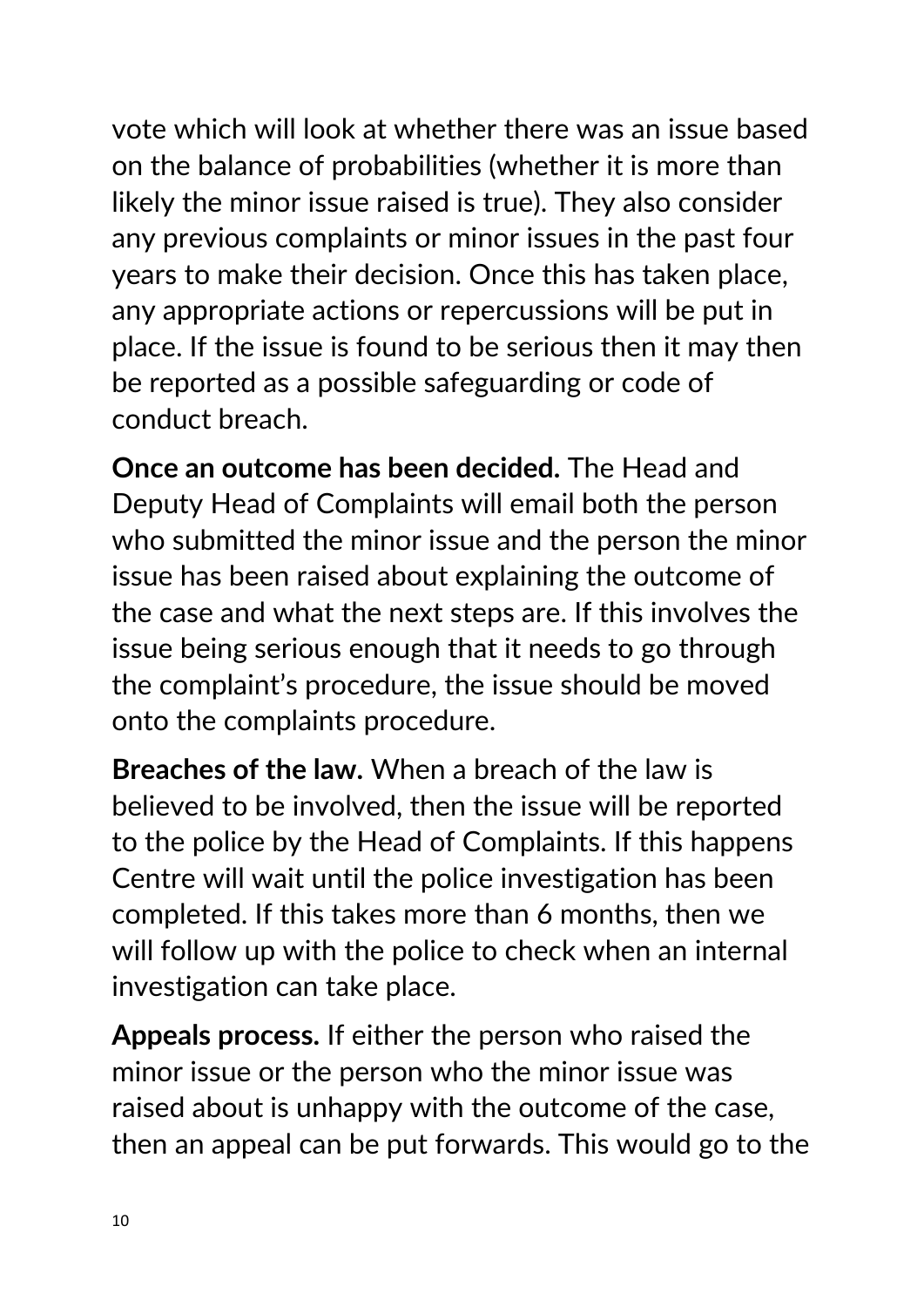Complaints Committee and decisions can only be appealed once or, under exceptional circumstances, where new evidence has been found.

## **Learning lessons from investigations into minor issues.**

To learn the lessons from any breaches or near misses we will keep anonymous records of minor issues which will remain anonymised. This involve storing the information on a password protected Excel document that only the Head or Deputy Head of Complaints can access. The records will be kept for four years and, after that, date, this will be deleted.